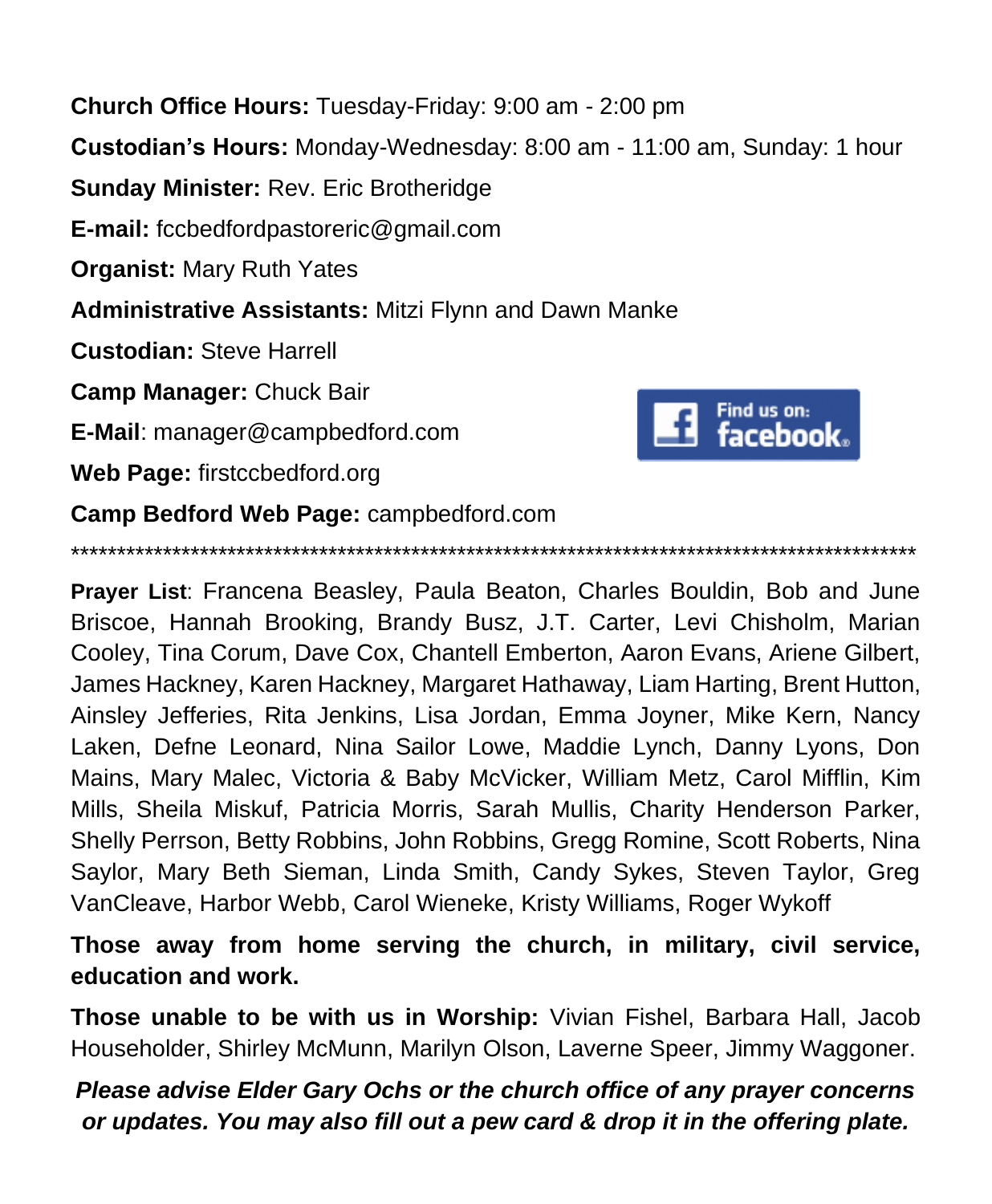

First Christian Church (Disciples of Christ)

1101  $15^{th}$  Street

[www.firstccbedford.org](http://www.firstccbedford.org/) 812-275-4497 Bedford, IN 47421 office@firstccbedford.org

Reaching Outward to Connect People with God's Abundance



November 21, 2021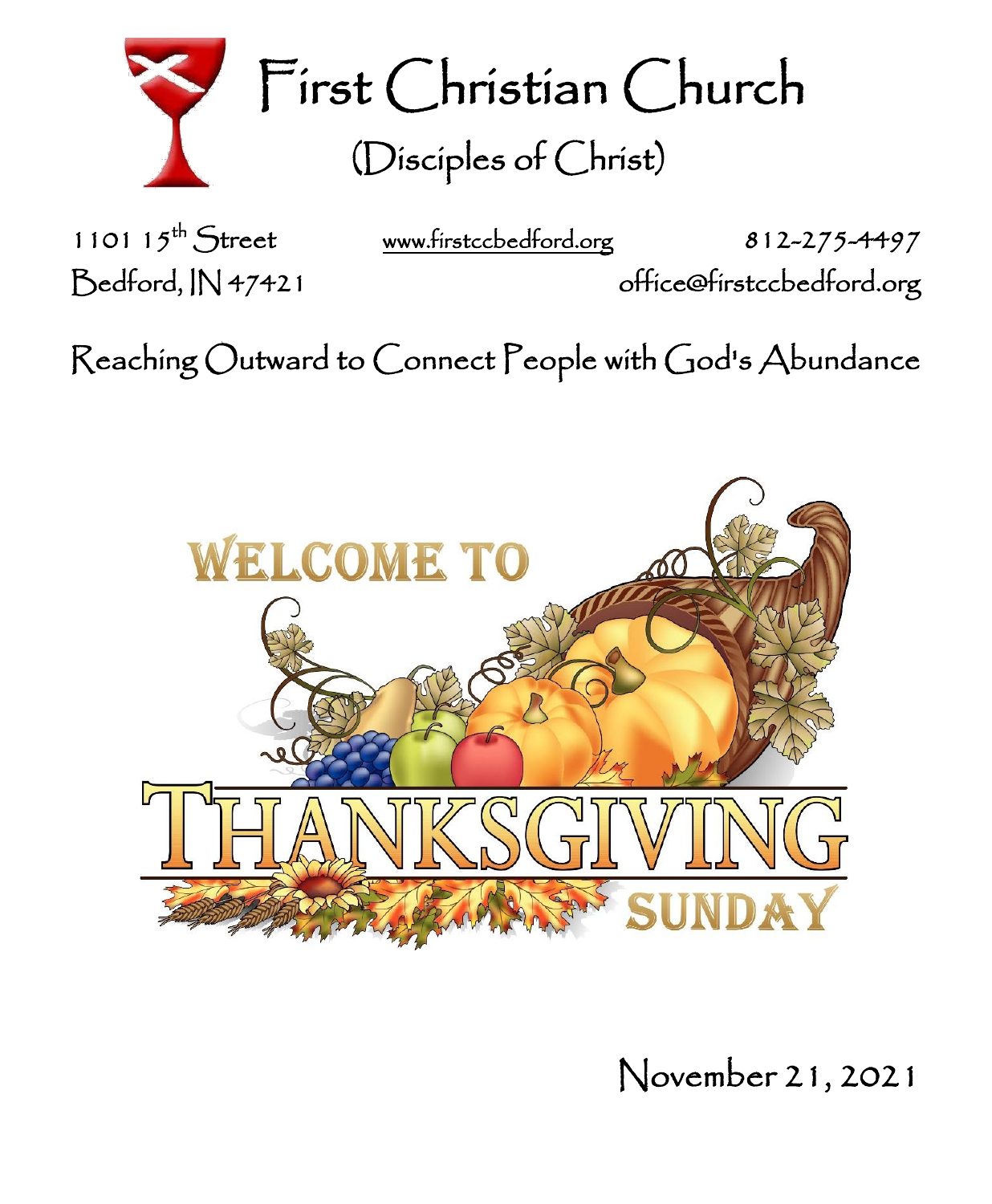#### **November 21, 2021 SERVICE OF WORSHIP 10:30 am**

*Please complete the cream-colored card located in the back of each pew and place it in the offering plate. Help us by filling out the card as completely as you can. You may also use the card to inform the office of any prayer requests, joys, concerns, upcoming events, changes, etc.*

*Turn off cell phones as they may interfere with the live stream. Thank you.*

**\*Please Stand (as you are able)**

\*\*\*\*\*\*\*\*\*\*\*\*\*\*\*\*\*\*\*\*\*\*\*\*\*\*\*\*\*\*\*\*\*\*\*\*\*\*\*\*\*\*\*\*\*\*\*\*\*\*\*\*\*\*\*\*\*\*\*\*\*\*\*\*\*\*\*\*\*\*\*\*\*\*\*\*\*\*\*\*\*\*\*\*\*\*\*\*\*\*\*

**Prelude** We Gather Together - trad/Marilyn Carlson Ginny Jones - Violin & Mary Ruth Yates - Piano

**Welcome and Announcements Rev. Eric Brotheridge** Rev. Eric Brotheridge

**\*Call to Worship** Elder Gary Ochs

Leader: Let us gather together in thanksgiving to God.

**People: For God has made us and this earth which gives us nurture.** Leader: Let us gather together in gratitude to one another.

**People: For we are the bearers of God's blessing and love for the earth and to all people.**

**ALL: Let us praise God; let us join hands; let us reach out in care and courage so that the goodness of life may be for all God's creation. Amen.**

| *Opening Hymn            | We Gather Together       | #276      |
|--------------------------|--------------------------|-----------|
| <b>Children's Moment</b> |                          | Rev. Eric |
| A Time of Prayer         |                          | Rev. Eric |
| <b>Prayer Hymn</b>       | Spirit of the Living God | #259      |
| <b>Call to Prayer</b>    |                          |           |
| <b>Pastoral Prayer</b>   |                          |           |
| Lord's Prayer            |                          | All       |

**Our Father, who art in heaven, hallowed by thy name. Thy kingdom come. Thy will be done on earth as it is in heaven. Give us this day our daily bread and forgive us our sins and we forgive those who have sinned against us. And lead us not into temptation but deliver us from evil. For thine is the kingdom, the power and the glory forever. Amen.**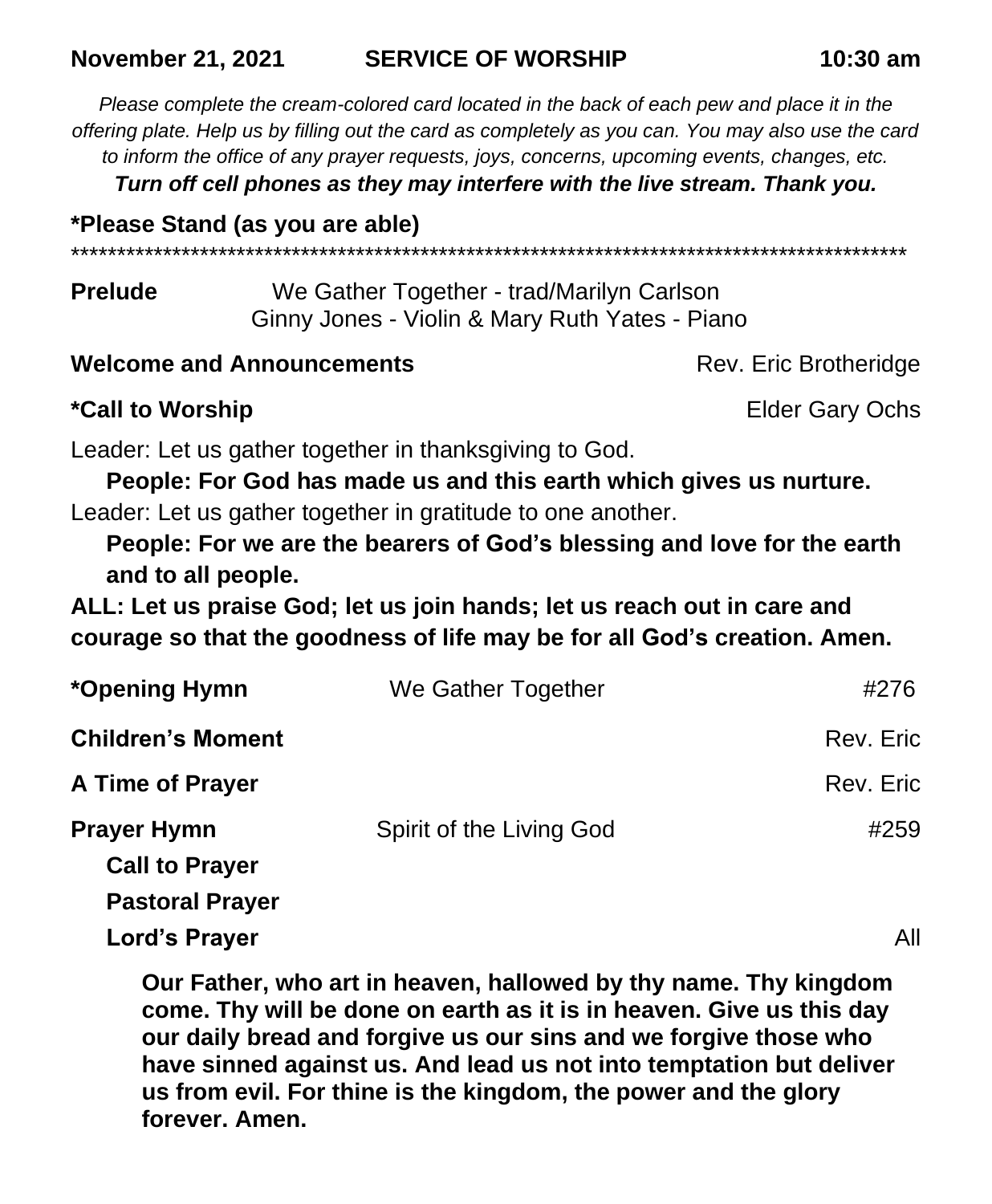|                                                                                                                                                                                                                                                    |  | <b>Passing of the Peace</b> Pastor: Peace be with you <b>All: And also with you</b> |           |  |
|----------------------------------------------------------------------------------------------------------------------------------------------------------------------------------------------------------------------------------------------------|--|-------------------------------------------------------------------------------------|-----------|--|
| <b>Special Music</b>                                                                                                                                                                                                                               |  | Bringing in the Sheaves - Shaw/Minor<br>Eric Brotheridge & Grant Robbins - Guitars  |           |  |
| <b>Intro to Scripture</b><br>Rev. Eric                                                                                                                                                                                                             |  |                                                                                     |           |  |
| <b>Scripture</b>                                                                                                                                                                                                                                   |  | James 1:12-18 New Revised Standard Version                                          | Elder     |  |
|                                                                                                                                                                                                                                                    |  | <b>Proclamation</b> "The Lord's Prayer - Lead Us Not Into Temptation"               | Rev. Eric |  |
|                                                                                                                                                                                                                                                    |  | Hymn of Discipleship Come, Ye Thankful People, Come                                 | #718      |  |
| *Invitation to Giving<br>Elder                                                                                                                                                                                                                     |  |                                                                                     |           |  |
| *Doxology                                                                                                                                                                                                                                          |  |                                                                                     | On Screen |  |
| *Prayer of Dedication                                                                                                                                                                                                                              |  |                                                                                     | Elder     |  |
| <b>Invitation to Christ's Table</b>                                                                                                                                                                                                                |  | Elder                                                                               |           |  |
| <b>Prayer for the Bread and Cup</b>                                                                                                                                                                                                                |  | Elder                                                                               |           |  |
| <b>Communion Music</b><br>Now Thank We All Our God - arr. Kristen Campbell                                                                                                                                                                         |  |                                                                                     |           |  |
| <b>Words of Institution</b>                                                                                                                                                                                                                        |  |                                                                                     | Rev. Eric |  |
| <b>Taking of the Bread and Cup Together</b>                                                                                                                                                                                                        |  |                                                                                     |           |  |
| <i><b>*Closing Hymn</b></i>                                                                                                                                                                                                                        |  | Now Thank We All Our God                                                            | #715      |  |
| Rev. Eric<br>*Blessings and Benediction<br>May God bless you.<br>May God keep you.<br>Make God's face to shine upon you.<br>And be gracious unto you.<br>May God lift up God's countenance upon you.<br>And give you peace.<br>And give you peace. |  |                                                                                     |           |  |
| *Postlude                                                                                                                                                                                                                                          |  | Nun danket alle Gott - arr. Michael Burkhardt                                       |           |  |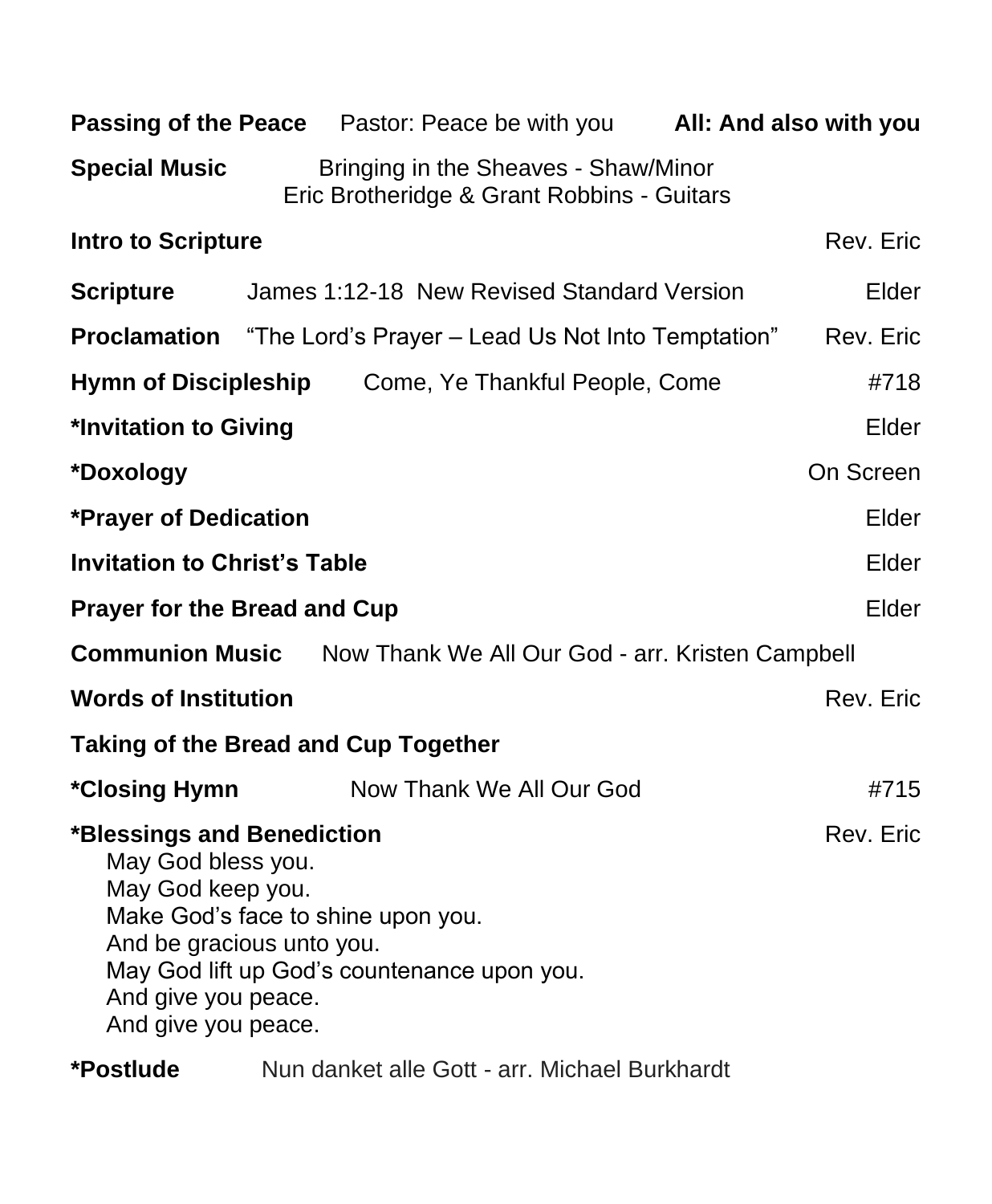## **Disciple Women's Fellowship**



Our first meeting will be **December 13** with a dinner, provided covid doesn't get worse. Our dates this year will be:

- ➢ **December 13, 2021 (Dinner)**
- ➢ **February 14, 2022**
- ➢ **April 11, 2022**
- ➢ **June 13, 2022**

All women are invited and bring a friend. If you have any questions, please contact Pat Bell



# **SERVING SCHEDULE: November 21**

**Elder:** Gary Ochs **Greeters:** 15th St: Bev McFadden K St: Sarah Holbrook Canopy: Steve Harrell



## **Outreach Committee Ministry**

We are collecting **BAKING SUPPLIES, FLOUR AND SUGAR during the month of November for L.I.F.E Pantry.** Please place all packages in the baskets located in the foyer. *Any food or items you wish to donate are welcome any month.*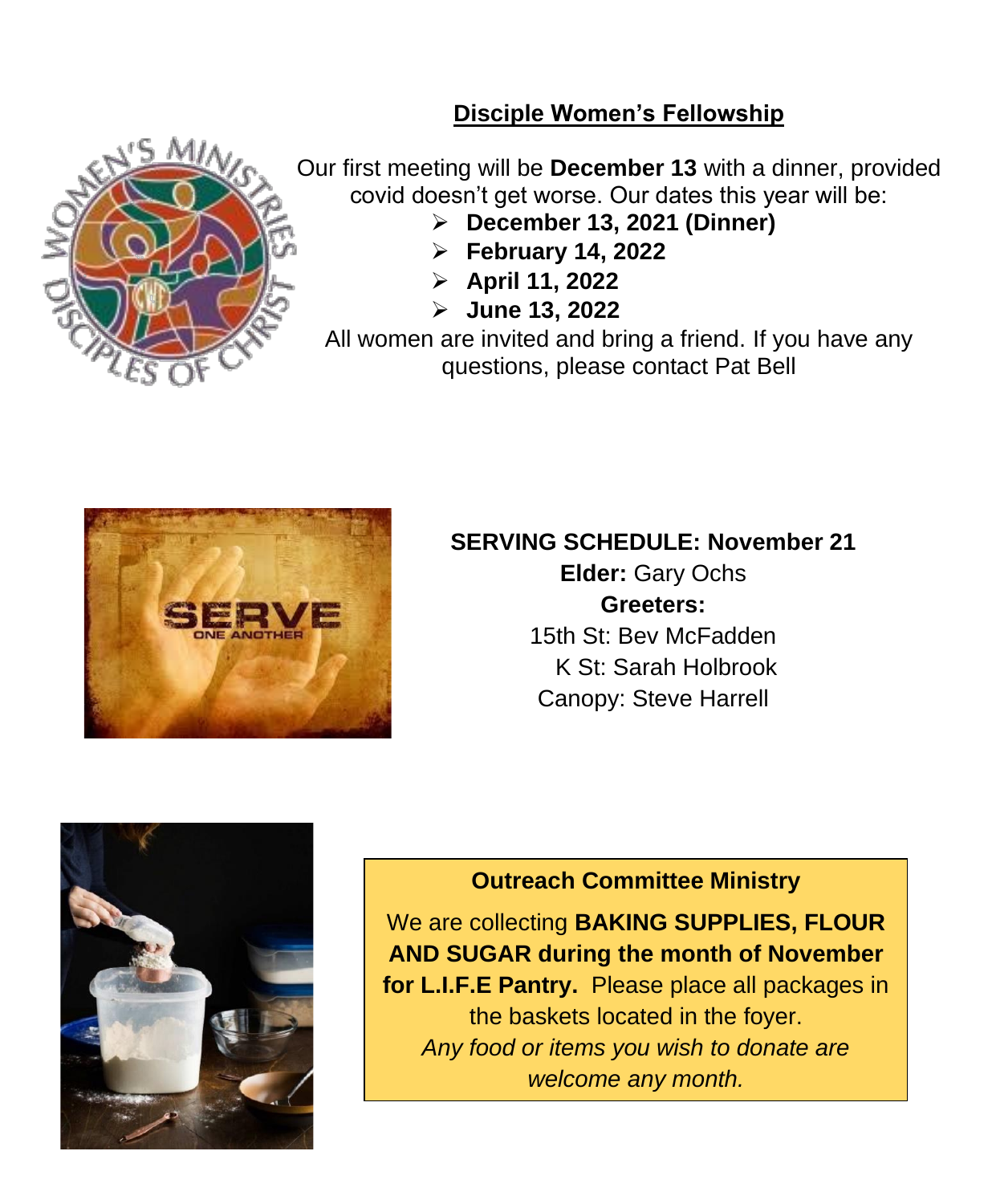## **Bringing in the Sheaves**

v1

Sowing in the morning, sowing seeds of kindness, sowing in the noontide and the dewy eve Waiting for the harvest, and the time of reaping, we shall come rejoicing, bringing in the sheaves.

## **Chorus**

**BRINGING IN THE SHEAVES, BRINGING IN THE SHEAVES, WE SHALL COME REJOICING, BRINGING IN THE SHEAVES BRINGING IN THE SHEAVES, BRINGING IN THE SHEAVES, WE SHALL COME REJOICING, BRINGING IN THE SHEAVES.** 

## $v<sub>2</sub>$

Sowing in the sunshine, sowing in the shadows, fearing neither dark clouds nor winter's chilling breeze; By and by the harvest, and the slave's labor ended, we shall come rejoicing, bringing in the sheaves.

#### **Chorus**

**BRINGING IN THE SHEAVES, BRINGING IN THE SHEAVES, WE SHALL COME REJOICING, BRINGING IN THE SHEAVES BRINGING IN THE SHEAVES, BRINGING IN THE SHEAVES, WE SHALL COME REJOICING, BRINGING IN THE SHEAVES.**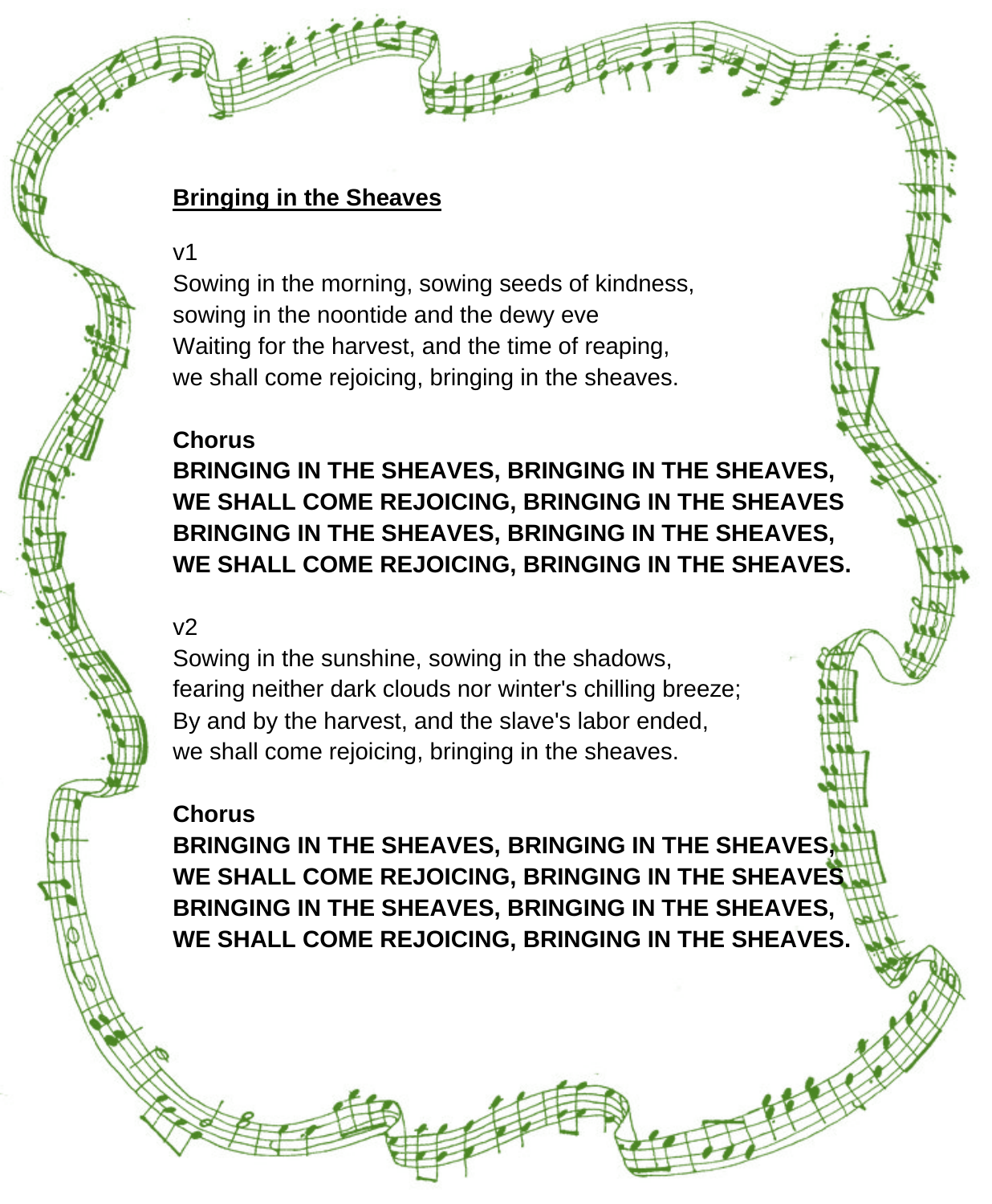